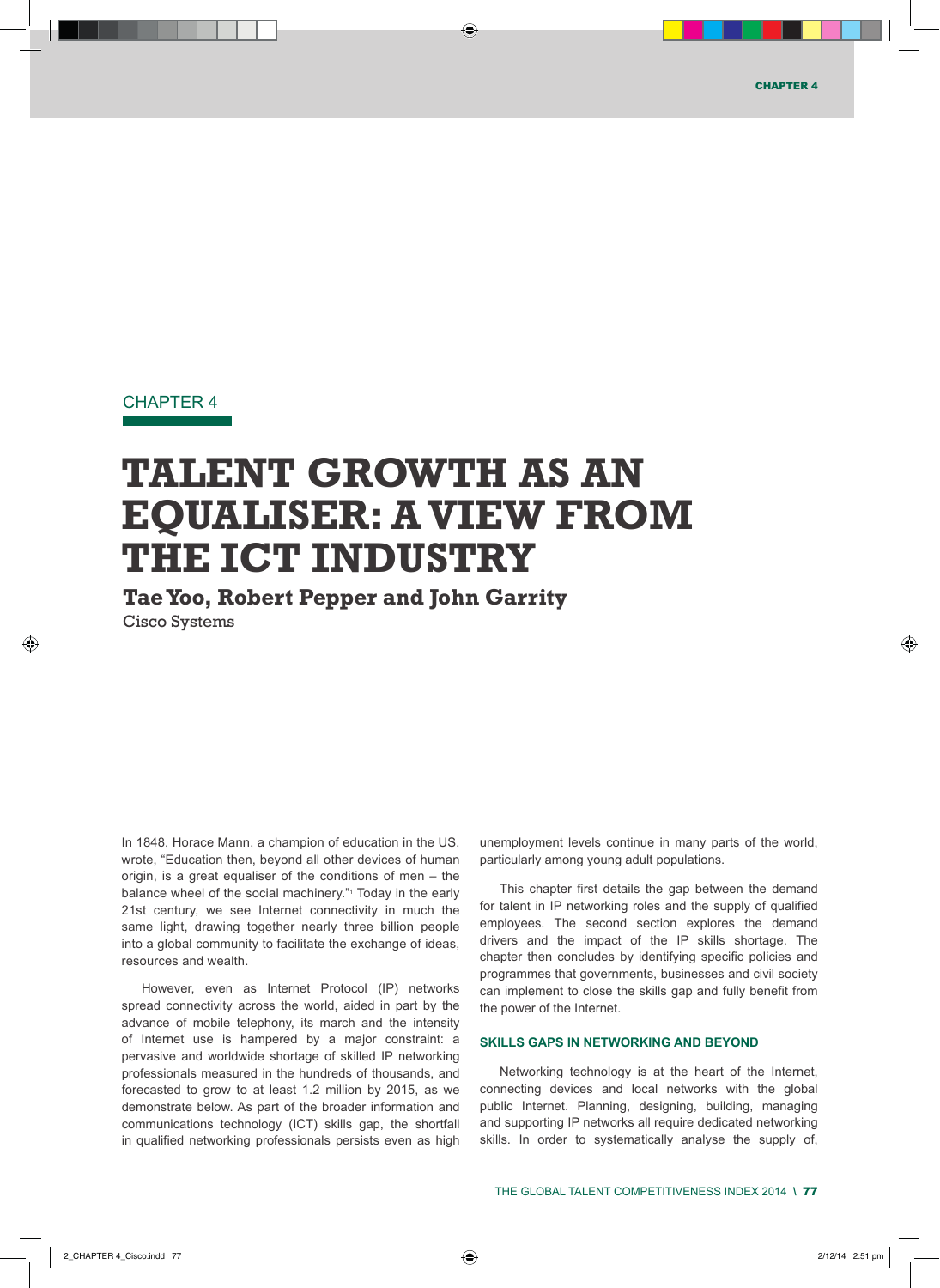and demand for, networking skills, Cisco partnered with the research firm IDC, to analyse the networking talent pool of 29 emerging market countries, across Asia Pacific, South America, Russia-CIS and Middle East/Turkey/North Africa regions.2 The analysis measured the demand and supply of full-time equivalents (FTEs) in IP networking, defined as ICT professionals spending 100% of their time working with networking technologies.

The common trend across all regions in the analysis is that demand for employees skilled in IP networking far exceeds the available supply. This unfulfilled demand, measured in FTEs, exists today and is forecasted to grow over a threeyear period in all regions. While the growth in the shortage of networking FTEs is highest in Russia-CIS (21% compound annual growth rate, CAGR, over 2012 to 2015) and the Middle East/Turkey/North Africa region (28% CAGR), those regions had a smaller absolute FTE gap in 2012 and are starting from a smaller base. At the aggregate level, based on the 29 countries in the sample, we see unfulfilled demand in networking FTEs rising from 762,523 FTEs in 2012 to 1,211,783 FTEs by 2015. Table 1 highlights summary level results by region (see Annex for detailed methodology and results).

The analysis highlights pervasive shortages, today and into the future, of various types of networking skills across all the countries and regions covered. Shortages exist for employees with both 'essential networking skills', comprising core networking (routing and switching) including network security, IP telephony and wireless networking; and 'emerging networking technology skills' related to specific technologies such as unified communications, video traffic, cloud computing, mobility, data centres and virtualisation. While essential networking roles comprise the majority of all FTEs demanded across the whole sample (67% in 2012; 62% in 2015), demand for personnel to fill emerging networking positions is on the rise as these new IP technologies spread (2012 to 2015 CAGR of 19% compared to 9% for essential networking positions).

At the country level, various differences appear in the growth of unfulfilled demand in networking skills, as well as in the level of unfulfilled demand measured as a share of total (filled and unfilled) demand. As illustrated in Figure 1, there are several countries where unfulfilled demand for networking skills is growing at very fast rates, such as in Kazakhstan, Turkey, Ukraine and Egypt (with 2012 CAGRs of 42%, 40%, 37% and 34%, respectively). Saudi Arabia appears as an outlier with the highest forecasted gap in unfulfilled demand for FTEs at 78% of total demand. The most advanced economies in the sample – Australia, South Korea, Taiwan and Hong Kong – all cluster together and exhibit both some of the lowest forecasted gaps for 2015 and the slowest growth over the period.

This problem extends beyond networking. Similar gaps and mismatches can be found in the broader ICT industry, sectors driven by science, technology, engineering and mathematics (STEM) skills, and the general economy as a whole. For example, in the US from 2005 to 2012, three to four times more job openings appeared for STEM related positions than for non-STEM roles.3 Cisco estimates that in 2014, there will be a shortage of more than one million information security (including networking professionals worldwide.4 In Europe, the 'e-skills' gap in 2011 was approximately 255,000 individuals, forecasted to rise to nearly 375,000 in 2015 based on a cautious GDP growth estimate, or 864,000 if the continent experiences stronger economic growth.5 The Global Talent Competitiveness Index 2013 report highlights that in the next two decades, there is a potential shortage of nearly 40 million 'high-talent' individuals across the globe, which amounts to an unfulfilled demand of 13% for such workers.<sup>6</sup>

### **RISING DEMAND FOR NETWORKING PROFESSIONALS**

A number of factors appear to impact demand for networking employees. While identifying the causal drivers of the gaps through statistical analysis is beyond the scope of this chapter, some potential drivers are discussed.

| Gap in the Number of Full-time Equivalent<br><b>Employees Needed in Networking Positions</b> | 2012    | 2015    | <b>CAGR</b> |
|----------------------------------------------------------------------------------------------|---------|---------|-------------|
| Latin America                                                                                | 174.866 | 296.163 | 19%         |
| Russia-CIS                                                                                   | 60.949  | 107.390 | 21%         |
| Middle East/Turkey/North Africa                                                              | 47.945  | 102.108 | 28%         |
| Asia Pacific                                                                                 | 478,763 | 706,122 | 14%         |

Table 1: Regional comparisons of networking employment gaps

Source: Lee (2013); Adam (2013); Adducci et al (2013); Kroa et al (2013)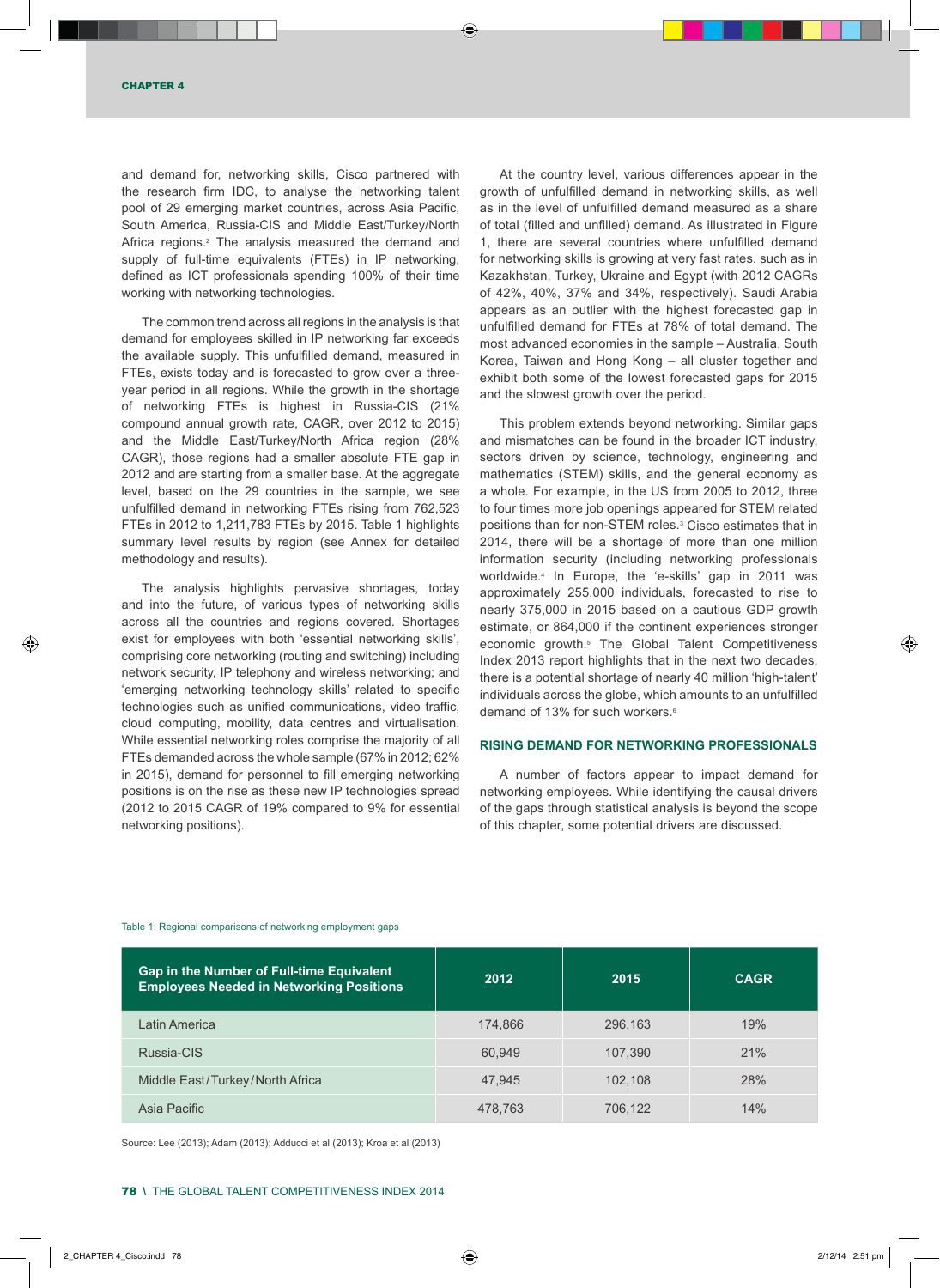



Notes: CAGR – Compound Annual Growth Rate; FTEs – Full-time Equivalents Source: Lee (2013); Adam (2013); Adducci et al (2013); Kroa et al (2013)

A relationship appears to exist between increasing Internet connectivity and the networking skills gaps, based on Internet, mobile broadband and fixed broadband penetration. By observing correlation coefficients, which measures the linear relationship between two variables, we can see that in general, the greater the Internet user base in a country, the larger the gap in networking FTEs (with a correlation coefficient of 0.55). Similar relationships to the gap exist in the cases of mobile broadband subscription (0.55) and fixed broadband subscription (0.59; see Table 2).

Increasing digitisation within economies, as well as globalisation*,* fuels the expansion of IP networks and the demand for networking labour. The connectivity needs of citizens, organisations, governments and businesses increase as they further integrate ICT systems into their daily lives and operations. Businesses in particular, are embracing ICTs to increase operational efficiency, reduce expenditure, increase revenue and better compete against their peers. Firms slow to adopt ICTs risk falling behind as Brynjolfsson et al (2009) demonstrate; their analysis shows that particularly in industries that are utilising ICTs intensively (such as finance and health care), higherperforming firms are pulling away from their competitors at a faster rate. They note that the "difference between being a winner and being a lagging firm in ICT-intensive industries is very large and growing. Using technology effectively matters more now than ever before."8

In addition, services enabled by ICTs – business process outsourcing, call centres, software development and systems integration, research and development, and analytics, for example – are growing rapidly, aided in part by the ability to locate these services in remote destinations far from the customer and client base because of networking and highspeed communications.<sup>9</sup>

Economic growth can also drive up the demand for networking professionals because of subsequent ICT investment and the talent needed to connect and manage communications networks.<sup>10</sup> In some cases, ICT employment has even demonstrated resilience to economy-wide cycles. For example in Europe, employment in ICT grew at an annual average rate of 4.4% from 2000 to 2010, and even exhibited positive growth during the global financial crisis. Between 2008 and 2010, ICT employment growth continued at 2.65% in Europe.<sup>11</sup> It may be that during economic crises, the focus on ICT skills development is heightened, as when normal business activity resumes, the ICT employment gaps return, often to an even greater degree.12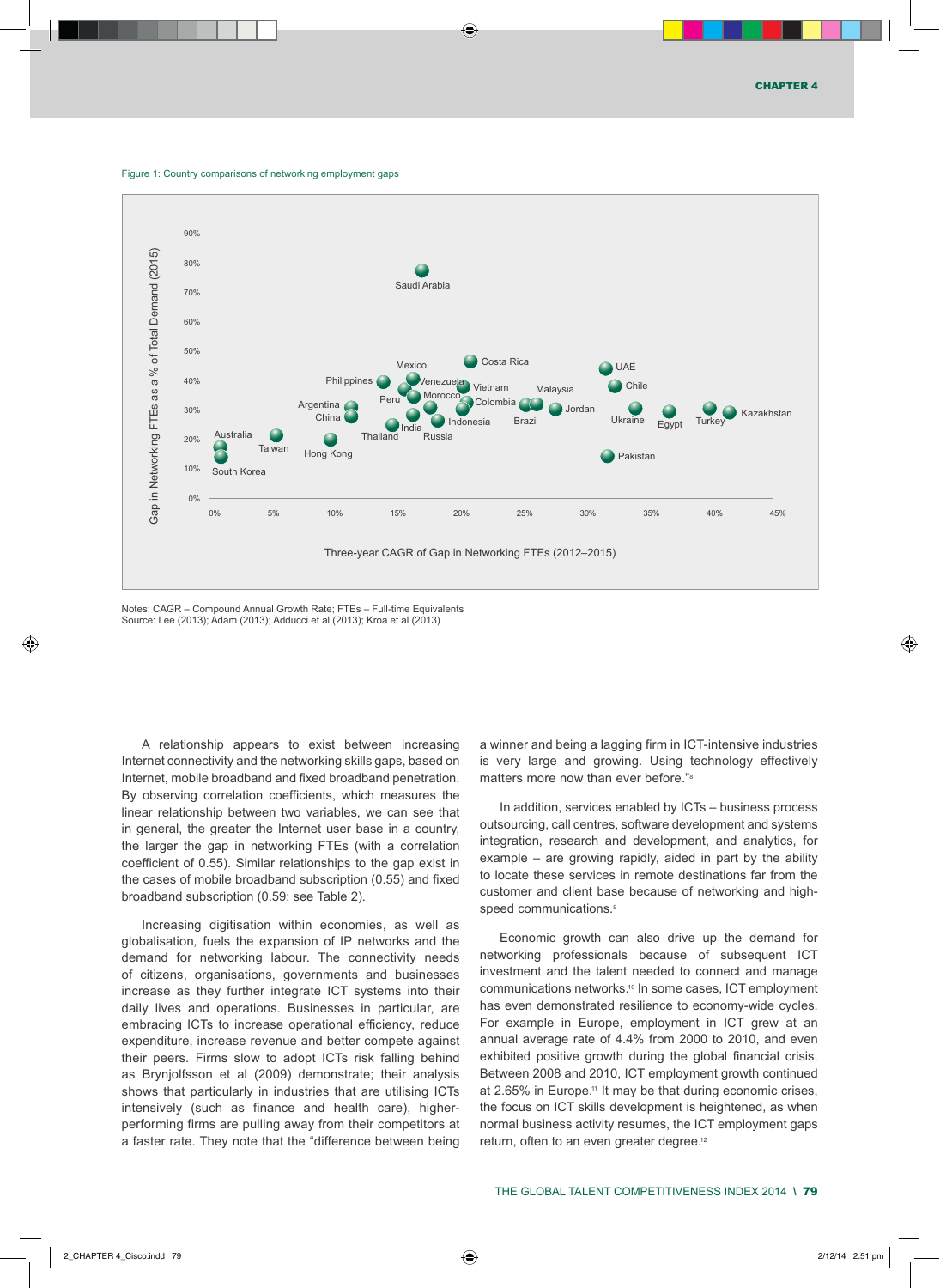#### Table 2: Relationships between the networking gap and Internet penetration

| Correlations between Gap in Networking FTEs as a % of Total<br>Demand and Internet Penetration | <b>Correlation Coefficients</b> |
|------------------------------------------------------------------------------------------------|---------------------------------|
| 2012 Internet Users Penetration                                                                | 0.55                            |
| 2012 Mobile Broadband Subscription Penetration                                                 | 0.55                            |
| 2012 Fixed Broadband Subscription Penetration                                                  | 0.59                            |

Source: ITU World Telecommunications Indicators Database 2013; Lee (2013); Adam (2013); Adducci et al (2013); Kroa et al (2013); authors' calculations

### **THE MISSED OPPORTUNITY**

Skills gaps in the ICT industry (comprising of IP networking technology, as well as other sub-categories such as software development, database design and others) reflect a shortfall in reaching potential economic output. Countries that are unable, or unwilling, to match their supply of networking FTEs with overall demand miss an opportunity to grow their economies.

Chapter 1.3 of the *Global Information Technology Report 2013: Growth and Jobs in a Hyperconnected World*  articulates the mechanisms by which the ICT industry creates employment and economic activity. For example, broadband deployment leads both to short- and long-term growth due to direct labour and capital investment, as well as indirect and induced labour created by upstream suppliers and services. The total short-term employment impact has been measured at up to 2.78 additional direct, indirect and induced jobs created per employment opportunity focused on broadband network construction. The broader adoption of ICTs across an economy by consumers, enterprises and governments – termed 'digitisation' – is credited with providing a "US\$193 billion boost to world economic output, and created six million jobs" in 2011.<sup>13,14</sup>

The employment impact of ICT is particularly acute in emerging markets where ICT-related positions tend to be compensated at rates above the country's average wage, and have strong indirect and spillover effects. For example in India, four indirect employment opportunities were created by every new job in the ICT-enabled business processing industry.15 Similar analysis highlights that each ICT position created leads to two to three jobs in other sectors in the Philippines, and 2.4 jobs in South America. Even in developed countries such as the US, each ICT-related position leads to four additional jobs created in a local economy.16

In addition to the loss of potential employment effects, accepting a prolonged networking skills gap is a direct lost opportunity both to advance the ICT industry in a country, as well as to gain from the indirect impacts to other sectors of an economy. National competitiveness can also suffer, as it is strongly correlated with the level of development

of a country's Internet network environment (with network readiness and country competitiveness having a correlation coefficient of 0.90).<sup>17</sup> A prolonged shortage of networking employees may also hinder development of a country's innovation edge, as country comparisons also show a high correlation between network readiness and innovation (with a correlation coefficient of 0.86).<sup>18</sup>

# **EXPANDING SUPPLY AND POLICIES TO CLOSE THE NETWORKING SKILLS GAP**

Increasing the overall supply of IP networking professionals in a given economy is challenging in the very short term because the nature of specialised training requires coursework and certification. However, targeted policies and programmes can make a significant impact and grow the labour supply. The existing pool of qualified labour in any country is determined by three main factors: the number of new employees with networking skills (graduates) entering the labour force; the ease by which individuals can shift careers into networking; and immigration of new talent from other countries. Public policy and targeted training programmes can help increase these three elements of networking skills supply.

In terms of public policy*,* more effort needs to be put in to increase the number of trained ICT, and specifically, IP networking graduates from universities, technical colleges and technical training centres. Diminishing interest in formal ICT training, such as networking and computer science, is resulting in falling replacement rates and contributing to the growing gap in unfulfilled networking demand. In the US, the number of computer science bachelor degrees conferred has steadily fallen from a peak of 59,968 in 2004 to 38,496 in 2009.19 Education policy can target specific groups to embed interest (starting early with primary and secondary education) as well as provide employment training (university level and transitioning adults).

Integrating elements of computer science, such as basic coding logic and problem solving, as well as general Internet technologies, into general primary and secondary education curricula can help to introduce students to the basic functioning of computers, IP networking and software.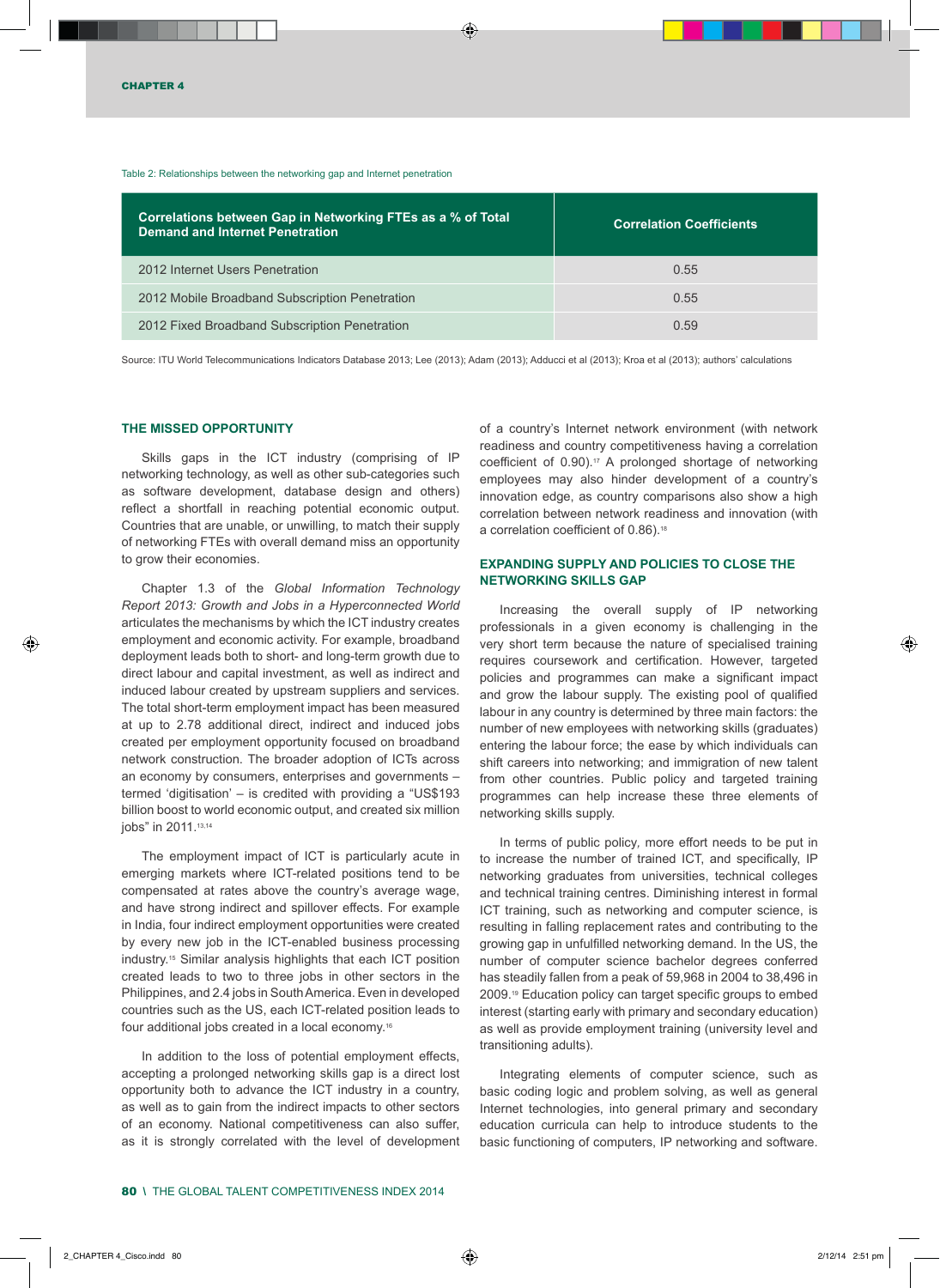This helps to generate interest in and curiosity about these topics at an early age.20 however, many schools do not place the same value in computer science training as other basic courses. While technical iCT training, including computer science coursework, may be present in curricula, particularly at the high-school level, often the courses are presented as electives and do not count towards graduation requirements. Proactive education policies include allowing students to fulfil graduation credit requirements with iCT and computer science courses, or even mandating basic iCT training as part of a science or maths requirement, ensuring sufficient iCT training opportunities exist for teachers, and supporting development and implementation of higher-level ICT placement courses such as those in the Advanced Placement and International Baccalaureate programmes. Organisations such as the STEMconnector and Computing in the Core are proactively advocating for policy change and legislation that will ensure greater support for iCT training.21

Public policy on immigration also impacts the immediate supply of skilled networking employees. Strict limits on the number of temporary and immigrant visas that can be issued for skilled labourers can impede the ability to satisfy unfulfilled demand. In the US for example, applications for H1-B visas (reserved for workers in high-skilled fields including iCT and networking) reached the outlined limit within a week after the application process opened.<sup>22</sup> Similarly in Saudi Arabia, the large unfulfilled demand for employees with networking skills is partly a result of strict visa regulations that exacerbate the difficulties that businesses face in finding employees with technical skills and the ability to understand and communicate in English.<sup>23</sup> Some countries have even implemented visa programmes specifically targeted at technology workers and entrepreneurs such as Canada's Entrepreneur Start-Up Visa (being marketed to frustrated H1-B visa holders in the technology hubs in the Us), Chile's start-Up Chile programme and the EU Blue Card programme focused on attracting high-skilled workers to alleviate Europe's growing digital skills gap.24

Tailored training programmes can also accelerate the number of skilled networking employees joining the labour force. Direct training programmes are often administered through government agencies, academia or through publicprivate partnerships (PPPs). These programmes can help target young people as well as support transitioning adults with technical skills to embark on new career paths. one such example of this approach is the Joining Forces IT Training and Certification Program. This partnership between the US government and ICT industry companies $25$ focuses on equipping transitioning military service members with technical training to prepare them for industry ICT certifications, so they can find employment after their military careers. Another PPP involving the US government, the US Technical Training institute (UsTTi) has been providing indepth technical training in iCT to in-career individuals around the world since 1982 (see box below). Similarly, Raja et al. (2013) detail a number of ppp iCT training programmes

#### **USTTI: A MODEL FOR GLOBAL COMMUNICATIONS TRAINING**

In 1982, US ambassador Michael R. Gardner launched a unique PPP initiative to "provide tuition-free training to developing country officials and entrepreneurs who build, regulate and maintain the communications infrastructures" of their countries. structured as a not-for-profit entity, the programme was dubbed the Us Telecommunications Training institute, or UsTTi, and continues to be supported today through funding and staff time contributions from various Us government agencies and corporate members.

The programme offers tuition-free training in 84 courses, including internet technology, cybersecurity, emergency communications, spectrum management, rural connectivity, and satellite applications, among others. in the first training year (1983), 134 graduates came from 62 developing countries for training in 13 courses. over the 32-year history of the programme, over 1,940 courses have been taught, to 9,076 participants from 171 different developing countries.

students are selected for their potential to apply the learned lessons in their home country context. one concrete example of the programme's overall contribution to shaping international telecommunications policy is that of the participants in two major global treaty conferences in 2012 (the World Radio Congress, WRC-12, and the World Conference on international Telecommunications, WCiT-12) at least 42 country delegations were either chaired or vice-chaired by UsTTi graduates. The shared background, experience and knowledge obtained through the UsTTi programme helps to provide a common understanding and platform to better reach global consensus and cooperation on the future of international communications regulation.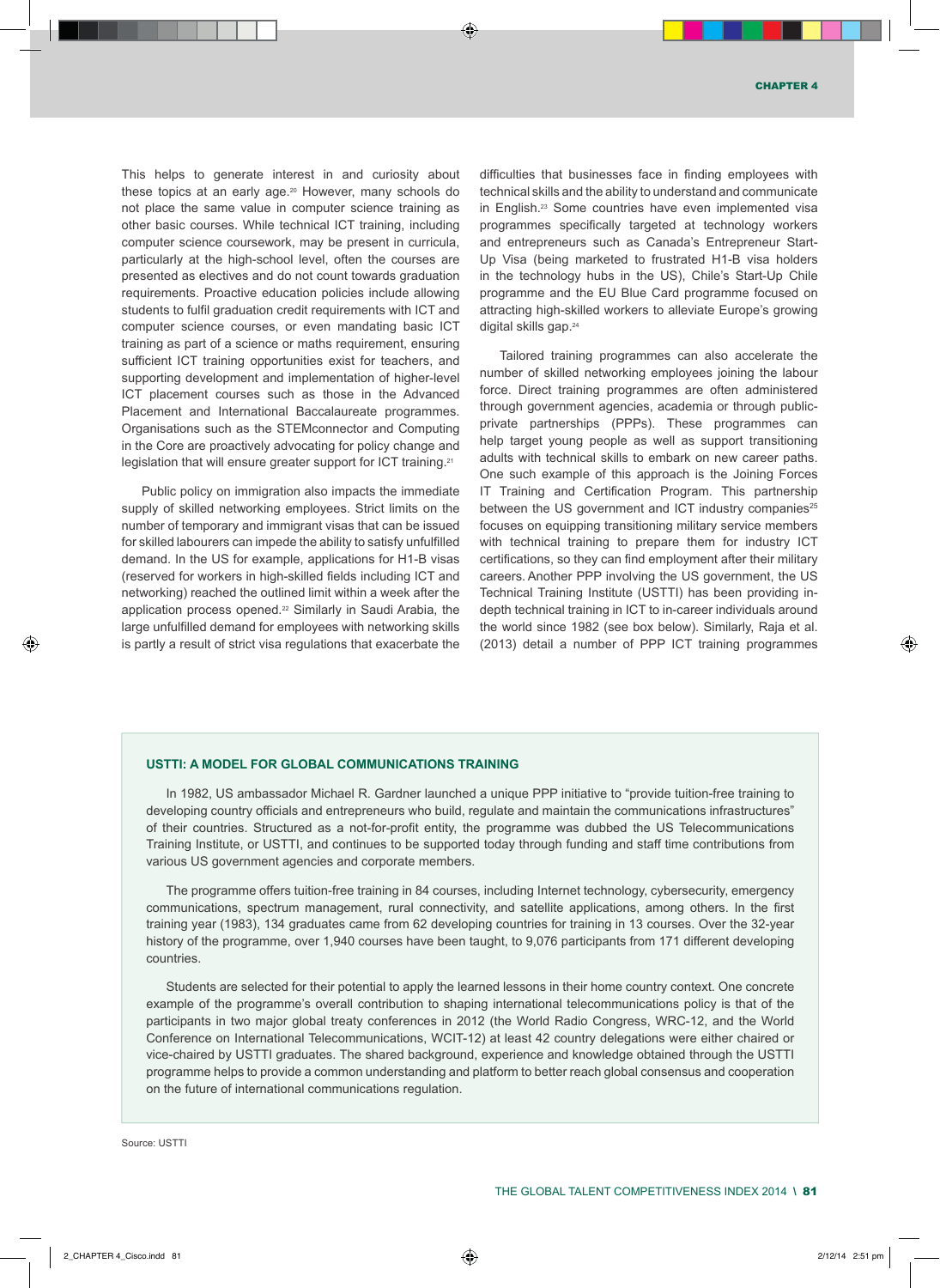established between government and industry across a range of emerging economies, including Egypt's EDUEgypt, India's National Skill Development Corporation of India and Mexico's MexicoFirst. Each of these emphasise ICT training and certification, and are delivered in partnership with government and/or non-profit partners.26

Another approach is through corporate programmes whereby businesses offer direct apprenticeships or training and share technical know-how through coursework. One example is Cisco's Networking Academy programme, which prepares students for entry-level ICT jobs through the PPP model. To date, over five million students have been trained in elements of networking technology and there are approximately one million students annually studying in over nine thousand academies across 170 countries. Monitoring and evaluation of the programme, based on surveys of over 36,000 Networking Academy graduates (who have completed at least four courses) worldwide indicates that 92% of students obtained a new job and/or further educational opportunity following their graduation from the Networking Academy coursework. Using industry standard methods indicates that upwards of 1.2 million Network Academy students between 2005 and 2013 have gained new employment because of the Networking Academy programme.<sup>27</sup>

Other programmes focus on mentoring students to provide opportunities to experience and learn about careers in technology-related fields. One such programme, US2020, aims to match one million STEM mentors with students at youth-serving non-profit organisations. The goal of US2020 is to increase access and awareness of STEM skills and careers among girls, under-represented minorities and low-income children. Another programme, Girls Who Code, involves summer training for girls in high school centred on projectbased computer science education with real-world tech industry exposure. Conveyed in an intensive daily summer session working with female mentors, the teenage girls are exposed to a wide range of ICT applications, including mobile application development, robotic programming and front-end web design. The scheme allows the young women to observe how computer science is utilised in different workplaces through field trips to start-ups and interviews with employees.

# **CONCLUSION**

In 1848, Horace Mann spoke of the equalising power of education. Today, we see that it is the Internet, and skills training in IP networking technology, that can help further disseminate the opportunities provided by ICTs.

As our research demonstrates, unfulfilled demand for IP networking skills exists across the world, and specifically in the 29 emerging countries we examined. This is in line with other analysis pointing to existing ICT skills gaps and the shortfall in STEM-related training. Unfortunately, these gaps are only expected to grow in the near future, driven in part by economic growth, increasing connectivity, greater digitisation of our economies and the trend towards globalisation.

The presence of this IP networking gap highlights a missed opportunity for countries, as it indicates a shortfall in reaching potential economic growth, employment and social development. But the gaps are manageable. Filling them and increasing the supply of qualified networking talent requires dedicated public policy, specific training programmes, and public participation on the part of governments, citizens and private enterprise.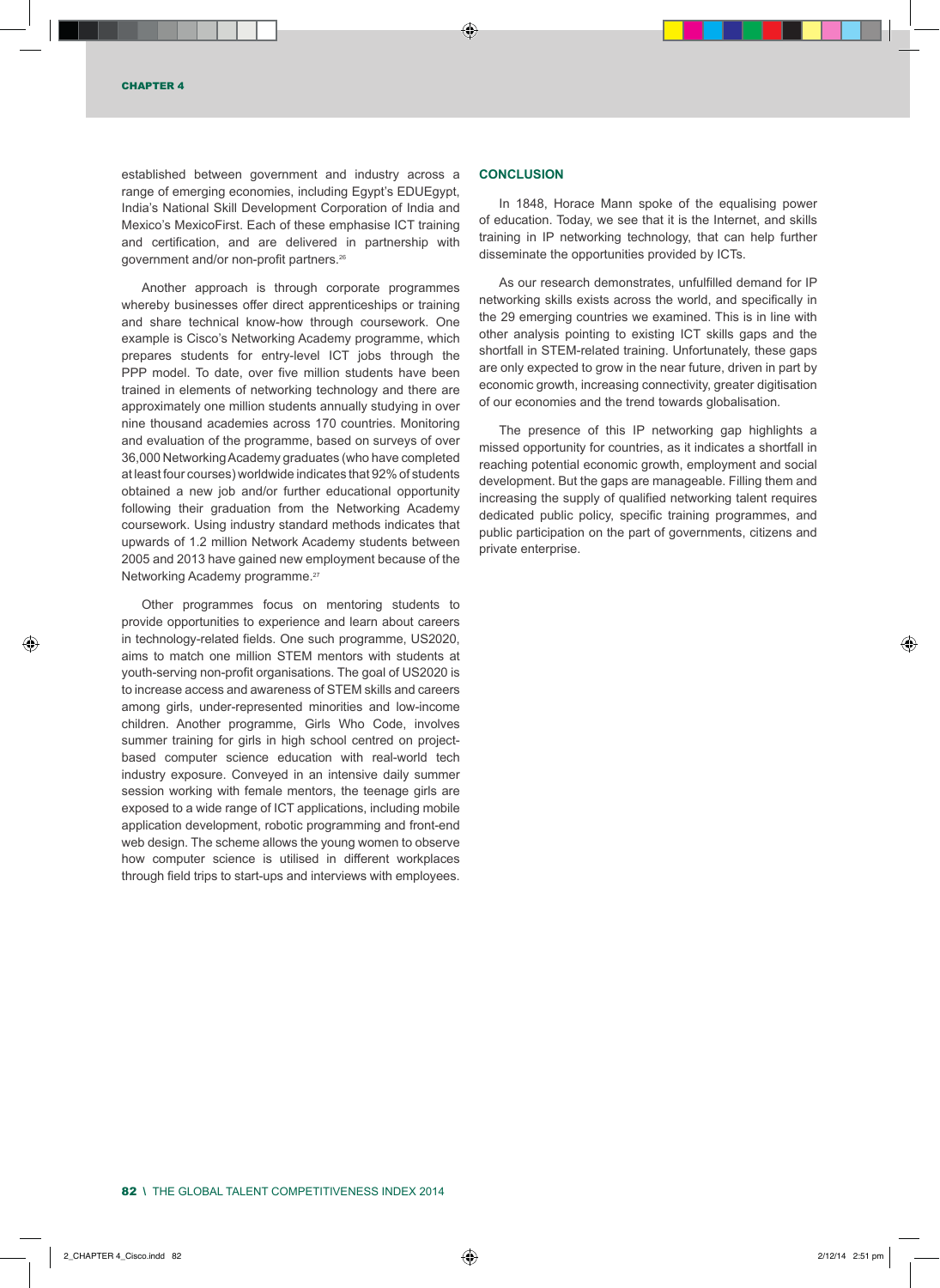#### **Annex: Measuring the Networking Skills Gap**

In 2012 and 2013, IDC and Cisco partnered on a research project to measure the IP networking skills gap in 29 countries across four geographic regions. By applying IDC's Networking Skills Model analysis, the research identified the demand for full-time employment in networking, as well as the existing supply of networking talent, in 2012 out to 2015. Networking was segmented into 'essential networking skills', which comprises core networking, including network security, IP telephony and wireless networking; and 'emerging networking technology skills', related to specific technologies such as unified communications, video traffic, cloud computing, mobility, data centres and virtualisation.

The country markets analysed were, in South America: Argentina, Brazil, Chile, Colombia, Costa Rica, Mexico, Peru and Venezuela; Russia-CIS: Russia, Ukraine and Kazakhstan; Middle East/Turkey/North Africa: Egypt, Jordan, Morocco, Pakistan, Saudi Arabia, Turkey and the United Arab Emirates; and Asia Pacific: China, South Korea, Australia, India, Indonesia, Philippines, Taiwan, Thailand and Vietnam.

# **South America**

|                                       |                   | 2011    | 2012    | 2013    | 2014    | 2015    | 5-year<br><b>CAGR</b> |
|---------------------------------------|-------------------|---------|---------|---------|---------|---------|-----------------------|
| <b>Essential</b><br><b>Networking</b> | Demand            | 356,957 | 393,767 | 432,591 | 474,589 | 520,813 | 9.9%                  |
|                                       | <b>Supply FTE</b> | 280,186 | 301,809 | 328,891 | 356,573 | 391,706 | 8.7%                  |
|                                       | <b>Gap FTE</b>    | 76,772  | 91,958  | 103,700 | 118,016 | 129,107 | 13.9%                 |
|                                       | Gap (%)           | 21.5%   | 23.4%   | 24.0%   | 24.9%   | 24.8%   | N/A                   |
| <b>Emerging</b><br><b>Networking</b>  | Demand            | 151,359 | 183,461 | 216,535 | 266,078 | 313,967 | 20.0%                 |
|                                       | Supply FTE        | 88,362  | 100,553 | 113,329 | 129,491 | 146,911 | 13.6%                 |
|                                       | <b>Gap FTE</b>    | 62,997  | 82,908  | 103,207 | 136,586 | 167,056 | 27.6%                 |
|                                       | Gap (%)           | 41.6%   | 45.2%   | 47.7%   | 51.3%   | 53.2%   | N/A                   |
| <b>Total</b><br><b>Networking</b>     | Demand            | 508,316 | 577,227 | 649,126 | 740,666 | 834,780 | 29.9%                 |
|                                       | Supply FTE        | 368,548 | 402,361 | 442,219 | 486,064 | 538,616 | 22.3%                 |
|                                       | <b>Gap FTE</b>    | 139,768 | 174,866 | 206,906 | 254,602 | 296,163 | 41.5%                 |
|                                       | Gap (%)           | 27.5%   | 30.3%   | 31.9%   | 34.4%   | 35.5%   | N/A                   |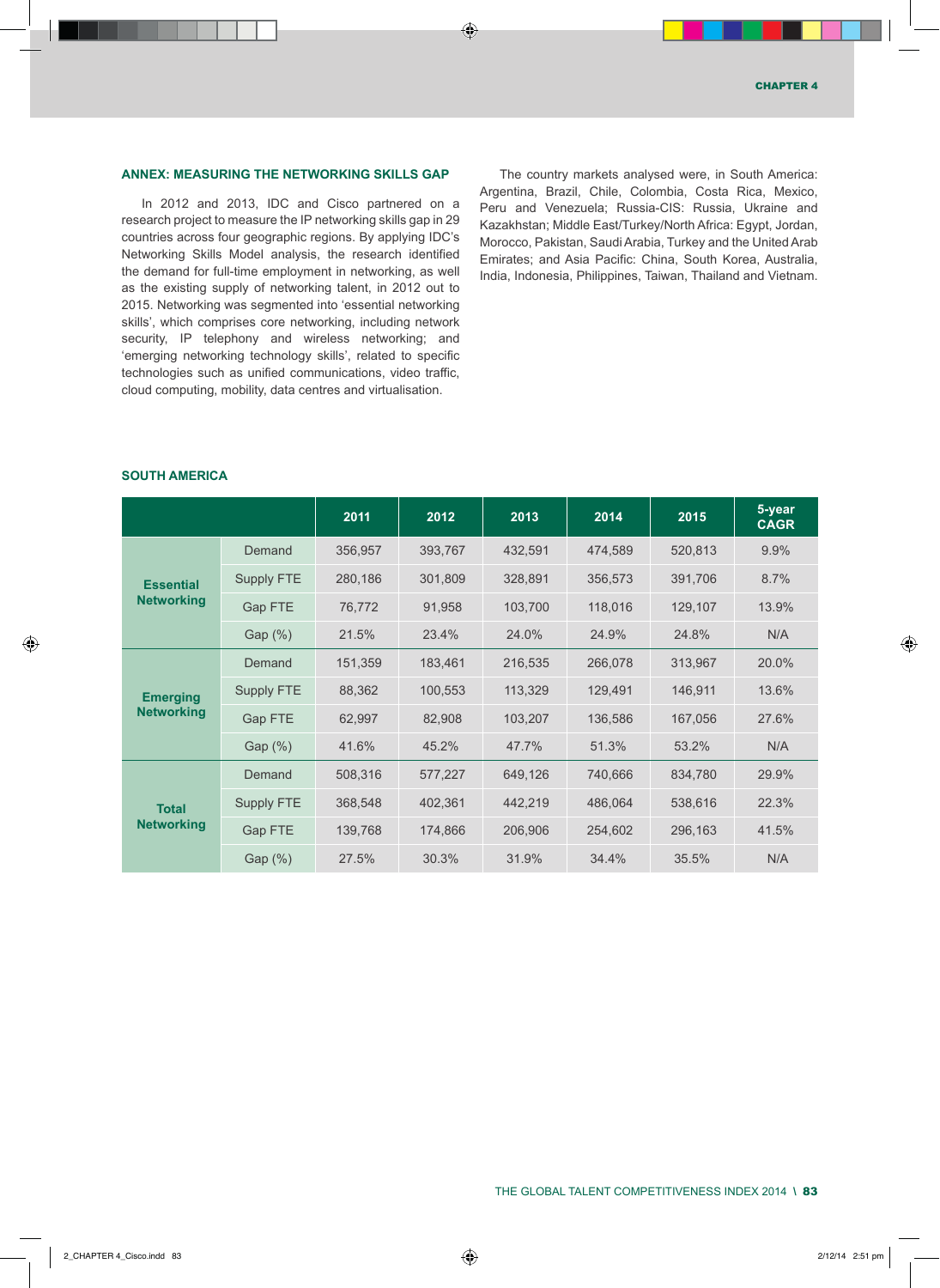|                                       |                   | 2012    | 2013    | 2014    | 2015    | 2016    | 5-year<br><b>CAGR</b> |
|---------------------------------------|-------------------|---------|---------|---------|---------|---------|-----------------------|
| <b>Essential</b><br><b>Networking</b> | Demand            | 180,853 | 191,805 | 210,914 | 235,497 | 258,099 | 9.3%                  |
|                                       | Supply FTE        | 149,726 | 157,601 | 174,408 | 192,620 | 205,907 | 8.3%                  |
|                                       | <b>Gap FTE</b>    | 31,126  | 34,203  | 36,506  | 42,876  | 52,192  | 13.8%                 |
|                                       | Gap (%)           | 17.2%   | 17.8%   | 17.3%   | 18.2%   | 20.2%   | N/A                   |
| <b>Emerging</b><br><b>Networking</b>  | Demand            | 98,301  | 113,825 | 134,883 | 158,928 | 188,502 | 17.7%                 |
|                                       | Supply FTE        | 68,478  | 77,791  | 86,106  | 94,415  | 109,836 | 12.5%                 |
|                                       | <b>Gap FTE</b>    | 29,823  | 36,033  | 48,777  | 64,514  | 78,666  | 27.4%                 |
|                                       | Gap (%)           | 30.3%   | 31.7%   | 36.2%   | 40.6%   | 41.7%   | N/A                   |
| <b>Total</b><br><b>Networking</b>     | Demand            | 279,153 | 305,629 | 345,797 | 394,425 | 446,601 | 12.5%                 |
|                                       | <b>Supply FTE</b> | 218,205 | 235,393 | 260,514 | 287,035 | 315,743 | 9.7%                  |
|                                       | Gap FTE           | 60,949  | 70,237  | 85,283  | 107,390 | 130,858 | 21.0%                 |
|                                       | Gap (%)           | 21.8%   | 23.0%   | 24.7%   | 27.2%   | 29.3%   | N/A                   |

# **Russia-CIS**

# **Middle East/Turkey/North Africa**

|                                      |                | 2012    | 2013    | 2014    | 2015    | 2016    | 5-year<br><b>CAGR</b> |
|--------------------------------------|----------------|---------|---------|---------|---------|---------|-----------------------|
|                                      | Demand         | 129,052 | 140,299 | 157,743 | 176,403 | 195,341 | 10.9%                 |
| <b>Essential</b>                     | Supply FTE     | 99,527  | 104,208 | 111,404 | 119,053 | 125,622 | 6.0%                  |
| <b>Networking</b>                    | Gap FTE        | 29,525  | 36,091  | 46,339  | 57,351  | 69,718  | 24.0%                 |
|                                      | Gap (%)        | 22.9%   | 25.7%   | 29.4%   | 32.5%   | 35.7%   | N/A                   |
| <b>Emerging</b><br><b>Networking</b> | Demand         | 54,253  | 71,317  | 87,695  | 105,075 | 131,800 | 24.8%                 |
|                                      | Supply FTE     | 35,832  | 43,232  | 51,094  | 60,318  | 71,657  | 18.9%                 |
|                                      | <b>Gap FTE</b> | 18,421  | 28,086  | 36,601  | 44,757  | 60,144  | 34.4%                 |
|                                      | Gap $(\%)$     | 34.0%   | 39.4%   | 41.7%   | 42.6%   | 45.6%   | N/A                   |
| <b>Total</b><br><b>Networking</b>    | Demand         | 183,304 | 211,616 | 245,438 | 281,479 | 327,141 | 15.6%                 |
|                                      | Supply FTE     | 135,359 | 147,439 | 162,498 | 179,371 | 197,279 | 9.9%                  |
|                                      | <b>Gap FTE</b> | 47,945  | 64,177  | 82,940  | 102,108 | 129,862 | 28.3%                 |
|                                      | Gap $(\%)$     | 26.2%   | 30.3%   | 33.8%   | 36.3%   | 39.7%   | N/A                   |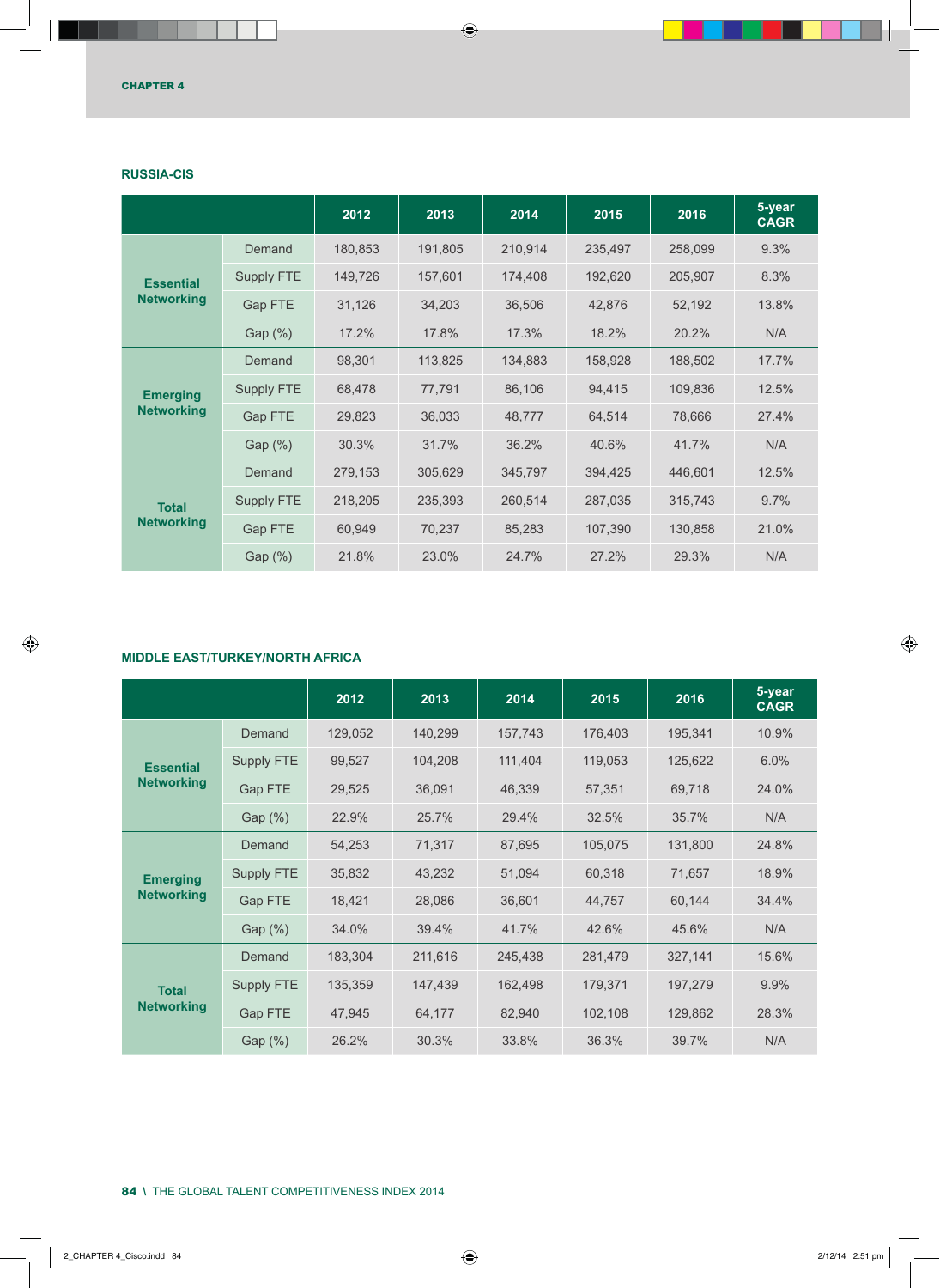# **Asia Pacific**

|                                      |                   | 2012      | 2013      | 2014      | 2015      | 2016      | 5-year<br><b>CAGR</b> |
|--------------------------------------|-------------------|-----------|-----------|-----------|-----------|-----------|-----------------------|
|                                      | Demand            | 1,164,674 | 1,265,087 | 1,385,712 | 1,517,379 | 1,653,117 | 9.2%                  |
| <b>Essential</b>                     | Supply FTE        | 887,315   | 949,376   | 1,023,319 | 1,115,334 | 1,227,801 | 8.5%                  |
| <b>Networking</b>                    | Gap FTE           | 277,359   | 315,710   | 362,394   | 402,045   | 425,316   | 11.3%                 |
|                                      | Gap $(\%)$        | 23.8%     | 25.0%     | 26.2%     | 26.5%     | 25.7%     | N/A                   |
| <b>Emerging</b><br><b>Networking</b> | Demand            | 573,434   | 680,691   | 806,464   | 938,690   | 1,088,380 | 17.4%                 |
|                                      | <b>Supply FTE</b> | 372,029   | 456,796   | 551,029   | 634,613   | 715,345   | 17.8%                 |
|                                      | <b>Gap FTE</b>    | 201,405   | 223,896   | 255,436   | 304,077   | 373,035   | 16.7%                 |
|                                      | Gap $(\%)$        | 35.1%     | 32.9%     | 31.7%     | 32.4%     | 34.3%     | N/A                   |
| <b>Total</b><br><b>Networking</b>    | Demand            | 1,738,107 | 1,945,778 | 2,192,177 | 2,456,068 | 2,741,497 | 12.1%                 |
|                                      | <b>Supply FTE</b> | 1,259,344 | 1,406,172 | 1,574,348 | 1,749,946 | 1,943,145 | 11.5%                 |
|                                      | Gap FTE           | 478,763   | 539,606   | 617,829   | 706,122   | 798,352   | 13.6%                 |
|                                      | Gap $(\%)$        | 27.5%     | 27.7%     | 28.2%     | 28.8%     | 29.1%     | N/A                   |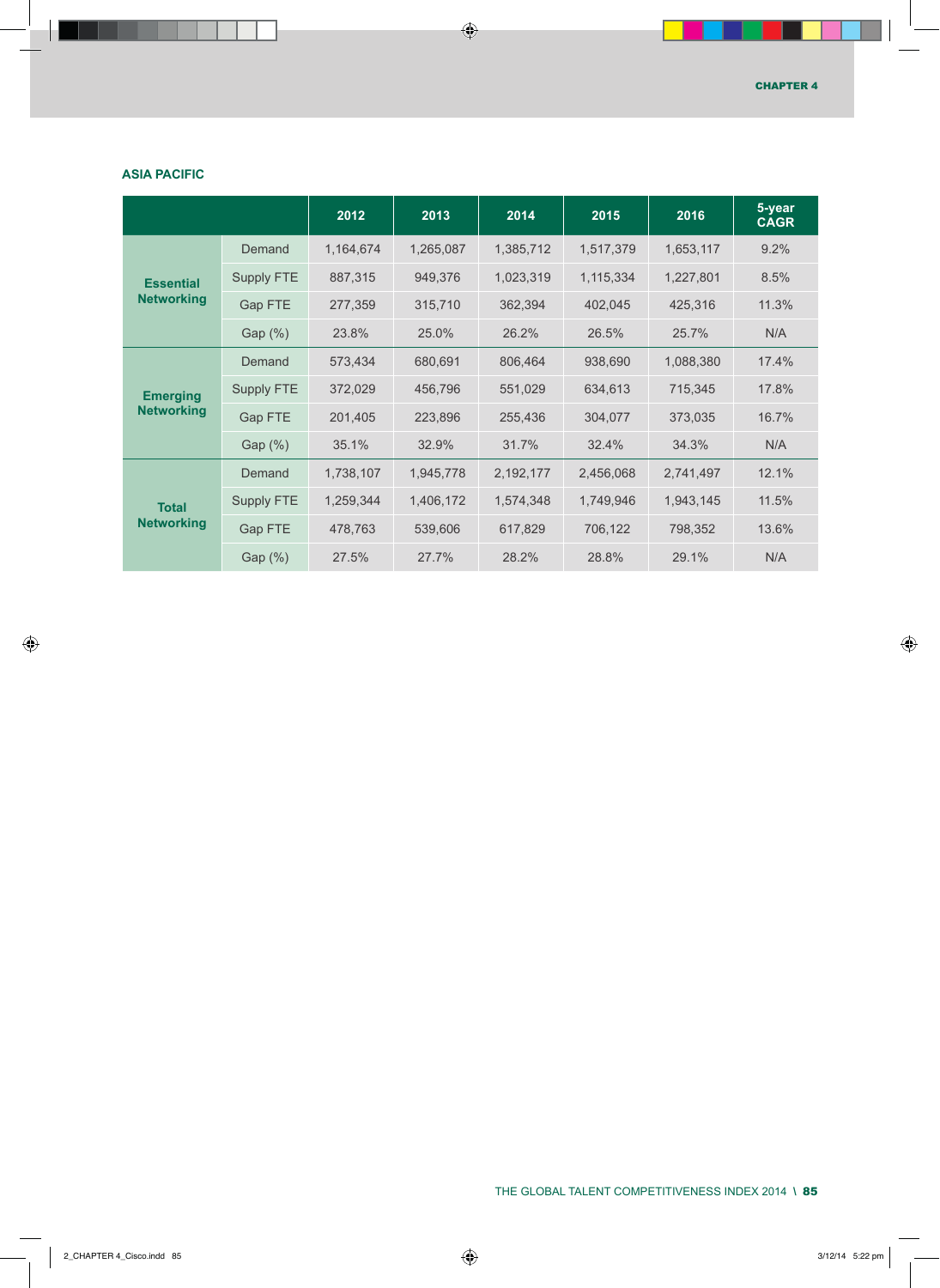## **NOTES**

- 1 Mann (1848)
- $2$  Lee (2013); Adam (2013); and Adducci, Pineda and Villate (2013)
- 3 Meeker and Wu (2013)
- 4 Cisco (2014c)
- <sup>5</sup> Cattaneo et al. (2013)
- 6 Lanvin and Evans (2013)
- 7 ITU (2013)
- 8 Brynjolfsson et al. (2009)
- 9 Dongier and Sudan (2009)
- <sup>10</sup> However, with regard to overall talent competitiveness and the supply of skilled ICT networking employees, there appears to be no statistical relationship between the extent of the networking skills gap and the Global Talent Competitiveness Index (correlation coefficient of 0.17). An even weaker relationship appears between the networking skills gap and the Global Knowledge (GK) component (correlation coefficient of 0.0). The lack of a statistical relationship may be due to the fact that the GTCI is a snapshot view of an economy's degree of skills development, while the networking gap reflects a dynamic market view of the demand and supply of those skills. It is plausible that a given country can have a high level of talent competitiveness and either extreme of labour market conditions (large unfulfilled demand, as well as excess supply) depending on the stage in the business cycle.
- <sup>11</sup> Cattaneo et al. (2013)
- 12 Lanvin and Fonstad (2010)
- <sup>13</sup> In the context of employment impacts as a result of greater integration of ICT, it is important to note that job displacement can occur. In this paper however, we focus specifically on IP networking technology and IP networking skills and employment.
- 14 Bilbao-Osorio et al. (2013)
- 15 NASSCOM and McKinsey & Company (2005)
- 16 Imaizumi et al. (2013)
- <sup>17</sup> Calculated using the country data from the 2013 Network Readiness Index and 2013 Global Competitiveness Index
- 18 Calculated using the country data from the 2013 Network Readiness Index and 2013 Global Innovation Index
- 19 National Science Foundation (2012)
- $20$  It is important to note that basic and advanced networking courses can also be more impactful when coupled with dedicated programmes to ensure high-speed connectivity to schools and universities. For example, the US's Universal Service Program for Schools and Libraries (also known as the E-Rate Program) provides funding from the universal service fund collected from telecom providers to assist in expanding Internet connectivity. Since 1998, the programme has provided billions of dollars of funding to over 100,000 schools and libraries for broadband connections.
- <sup>21</sup> Cronin et al. (2013)
- <sup>22</sup> US Department of Homeland Security (2014)
- <sup>23</sup> Adams (2013)
- $24$  It should be noted that attractive immigration policies can sometimes negatively impact a home country in situations where highly skilled domestic talent may decide to emigrate to other markets. Attractive immigration policies can cut both ways, helping and hurting a domestic market depending who is instituting the policies.
- <sup>25</sup> White House (2013)
- <sup>26</sup> Imaizumi et al. (2013)
- <sup>27</sup> Cisco (2014a); and Cisco (2014b)